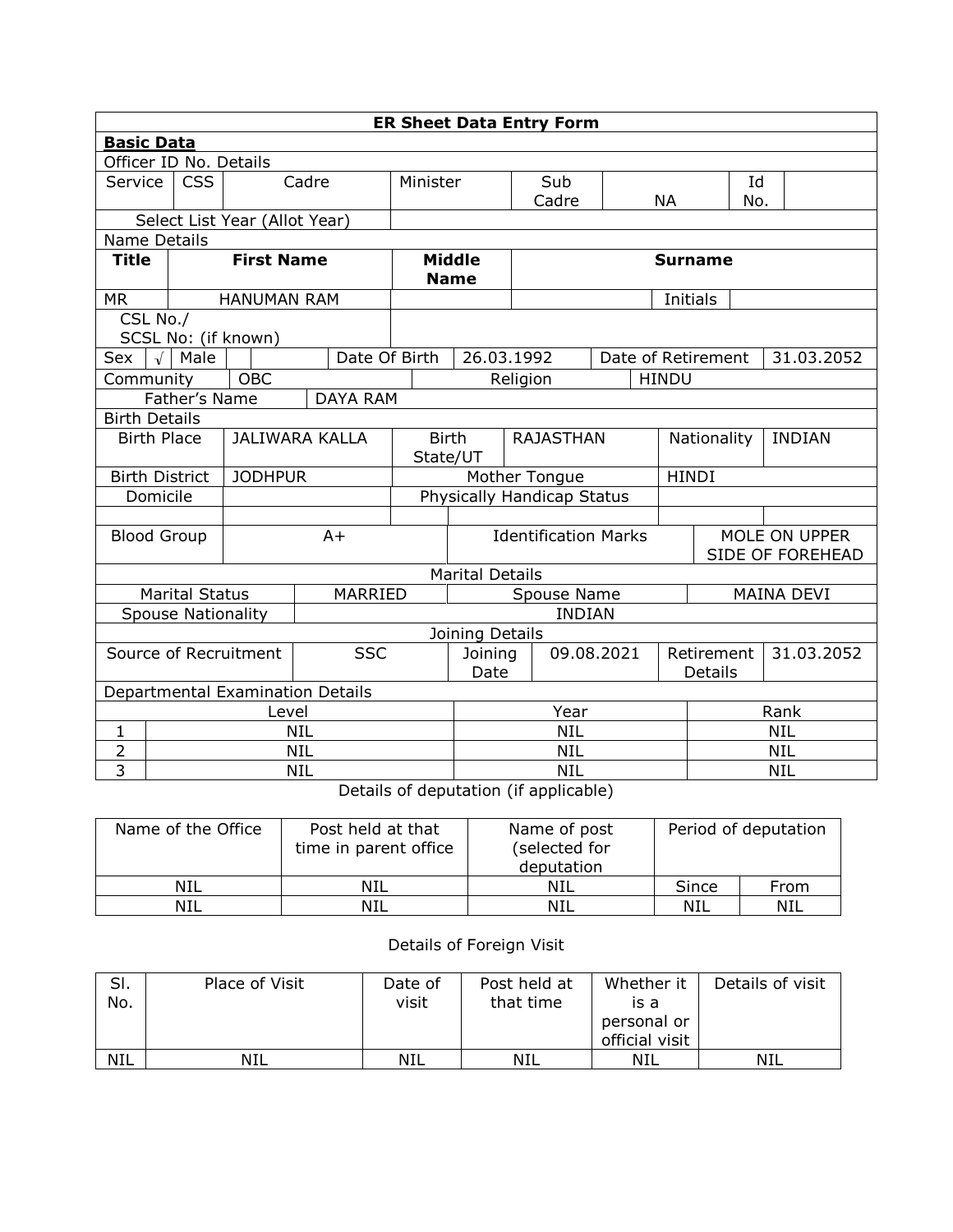|                                                                                                           |                   |                                    |                                            |                  | Transfer/Posting Detail (if applicable) |                  |                    |                    |  |
|-----------------------------------------------------------------------------------------------------------|-------------------|------------------------------------|--------------------------------------------|------------------|-----------------------------------------|------------------|--------------------|--------------------|--|
| Place                                                                                                     |                   | Period of posting                  |                                            |                  |                                         |                  |                    |                    |  |
|                                                                                                           |                   |                                    |                                            | Since            |                                         |                  | From               |                    |  |
| <b>NIL</b>                                                                                                |                   |                                    |                                            | <b>NIL</b>       |                                         |                  |                    | <b>NIL</b>         |  |
| Remarks (if any)                                                                                          |                   |                                    |                                            |                  |                                         |                  |                    |                    |  |
| Language known                                                                                            |                   |                                    |                                            |                  |                                         |                  |                    |                    |  |
|                                                                                                           |                   |                                    |                                            |                  | <b>Read</b>                             |                  | <b>Write</b>       | <b>Speak</b>       |  |
| Indian Language 1                                                                                         |                   | <b>HINDI</b>                       |                                            |                  | <b>YES</b>                              |                  | <b>YES</b>         | <b>YES</b>         |  |
| Known                                                                                                     |                   |                                    |                                            |                  |                                         |                  |                    |                    |  |
| $\overline{2}$                                                                                            | <b>SANSKRIT</b>   |                                    |                                            | <b>YES</b>       |                                         | <b>NO</b>        | <b>NO</b>          |                    |  |
|                                                                                                           | $\overline{3}$    | <b>ENGLISH</b>                     |                                            |                  | <b>YES</b>                              |                  | <b>YES</b>         | <b>YES</b>         |  |
|                                                                                                           |                   |                                    |                                            |                  |                                         |                  |                    |                    |  |
| Foreign                                                                                                   |                   | <b>NIL</b>                         |                                            |                  | <b>NIL</b>                              |                  | <b>NIL</b>         | <b>NIL</b>         |  |
| Languages 1                                                                                               |                   |                                    |                                            |                  |                                         |                  |                    |                    |  |
| $\overline{2}$                                                                                            |                   | <b>NIL</b>                         |                                            |                  | <b>NIL</b>                              |                  | <b>NIL</b>         | <b>NIL</b>         |  |
| $\overline{3}$                                                                                            |                   | <b>NIL</b>                         |                                            |                  | <b>NIL</b>                              |                  | <b>NIL</b>         | <b>NIL</b>         |  |
| <b>Address Details</b>                                                                                    |                   |                                    |                                            |                  |                                         |                  |                    |                    |  |
| Permanent                                                                                                 |                   | VILL-JALIWARA                      |                                            |                  | <b>JODHPUR</b>                          |                  |                    | <b>JODHPUR</b>     |  |
| Address                                                                                                   |                   | KALLA.POST-NANAN.TEH-              |                                            |                  |                                         |                  |                    |                    |  |
|                                                                                                           |                   | PIPARCITY.DISTT-<br>JODHPUR.STATE- |                                            |                  |                                         |                  |                    |                    |  |
|                                                                                                           |                   | RAJASTHAN.PIN CODE N-              |                                            |                  |                                         |                  |                    |                    |  |
|                                                                                                           | 342601            |                                    |                                            |                  |                                         |                  |                    |                    |  |
|                                                                                                           |                   | State/UT                           |                                            | <b>RAJASTHAN</b> |                                         |                  | Pin code           | 342601             |  |
| <b>Present Contact</b>                                                                                    |                   | CWPRS STAFF COLONY,                |                                            |                  | City                                    |                  |                    | <b>KHADAKWASLA</b> |  |
| Address                                                                                                   | $A-25$            |                                    |                                            |                  |                                         |                  |                    | <b>PUNE</b>        |  |
|                                                                                                           | State/UT          |                                    |                                            |                  | <b>MAHARASHTRA</b>                      | Pin Code         |                    | 411024             |  |
|                                                                                                           | Phone (Off)       |                                    |                                            |                  | 020-24103230                            |                  | Fax                |                    |  |
|                                                                                                           | Phone (Res)       |                                    |                                            |                  |                                         |                  | Mob No             | 7742026245         |  |
|                                                                                                           |                   | E-Mail (Mandatory)                 |                                            |                  |                                         |                  | man94544@gmail.com |                    |  |
| Qualification (Use extra photocopy sheets for multi qualifications, experience, training, awards details) |                   |                                    |                                            |                  |                                         |                  |                    |                    |  |
| <b>Qualification</b>                                                                                      |                   |                                    |                                            | Discipline       |                                         |                  |                    | Specialization 1   |  |
| 12th                                                                                                      |                   |                                    |                                            |                  |                                         |                  |                    |                    |  |
| Year                                                                                                      |                   |                                    | Division                                   |                  | <b>CGPA</b>                             |                  |                    | Specialization 2   |  |
| 2009                                                                                                      |                   |                                    | THIRD DIVISION                             |                  |                                         |                  |                    |                    |  |
| Institution                                                                                               |                   |                                    | University                                 |                  | Place                                   |                  |                    | Country            |  |
| SETH RAMRAKH MALANI                                                                                       |                   |                                    | <b>RBSE AJMER</b>                          | <b>RAJASTHAN</b> |                                         |                  |                    | <b>INDIA</b>       |  |
| GOVT.SR.SEC. SCHOOL                                                                                       |                   |                                    |                                            |                  |                                         |                  |                    |                    |  |
| PIPARCITY                                                                                                 |                   |                                    |                                            |                  |                                         |                  |                    |                    |  |
| <b>Experience</b>                                                                                         |                   |                                    |                                            |                  |                                         |                  |                    |                    |  |
| Type of Posting                                                                                           |                   |                                    |                                            |                  |                                         | <b>TEMPORARY</b> |                    |                    |  |
|                                                                                                           |                   |                                    |                                            |                  |                                         |                  |                    |                    |  |
| Designation                                                                                               |                   |                                    | <b>SECURITY GUARD</b>                      |                  |                                         |                  |                    |                    |  |
|                                                                                                           |                   |                                    |                                            |                  |                                         |                  |                    |                    |  |
| Ministry                                                                                                  |                   |                                    | MINISTRY OF JALSHAKTI, DEPARTMENT OF WATER |                  |                                         |                  |                    |                    |  |
|                                                                                                           |                   |                                    | <b>RESOURCES RD &amp; GR</b>               |                  |                                         |                  |                    |                    |  |
|                                                                                                           |                   |                                    |                                            |                  |                                         |                  |                    |                    |  |
| Office                                                                                                    |                   |                                    | <b>CWPRS</b>                               |                  |                                         |                  |                    |                    |  |
|                                                                                                           |                   |                                    |                                            |                  |                                         |                  |                    |                    |  |
| <b>Experience Subject</b>                                                                                 | Period of Posting |                                    |                                            |                  |                                         |                  |                    |                    |  |
| Major                                                                                                     |                   |                                    |                                            | Minor            |                                         | From             |                    | To                 |  |
|                                                                                                           |                   |                                    |                                            |                  |                                         |                  |                    |                    |  |